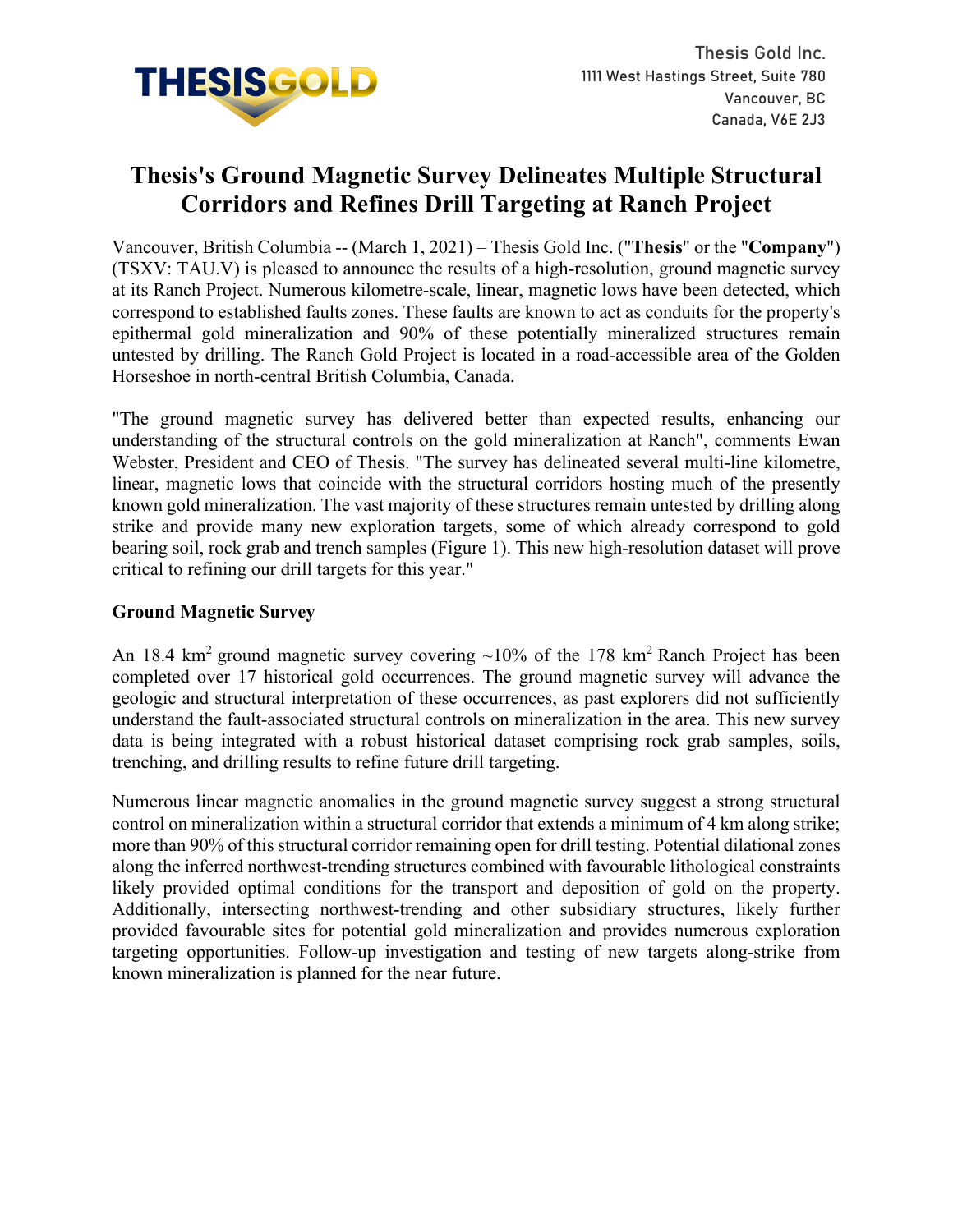

**Figure 1:** 2020 ground magnetic survey overlain by gold occurrences, historical rock grab samples, and drilling on the Ranch Project.



The technical content of this news release has been reviewed and approved by Michael Dufresne, M.Sc, P.Geol., P.Geo., a qualified person as defined by National Instrument 43-101.

On behalf of the Board of Directors **Thesis Gold Inc.**

*"Ewan Webster"*

Ewan Webster President, CEO and Director - 2 -